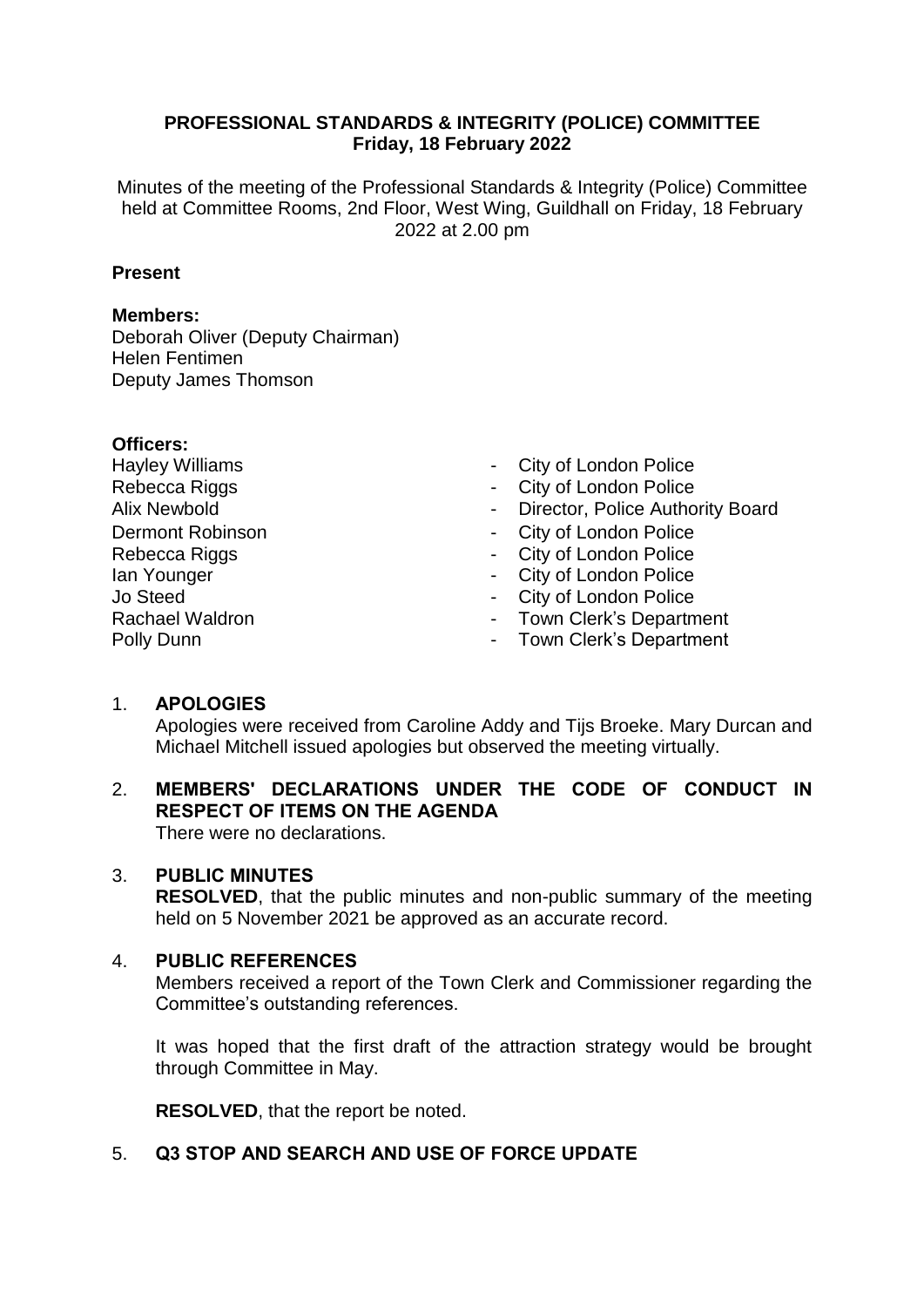Members received a report of the Commissioner on the Stop and Search and Use of Force Data for Quarter 3.

Regarding the disproportionality index, it was less than the MPS but above the City of London Police two-year average which was concerning. There was a timing issue on the Home Office data extract and processing this in time for committee. This had been highlighted to Members previously.

Full information, including clarification on what 'use' of a baton includes, would be in the fuller Q3 report. On tasers, this had been drawn and aimed at people on 18 occasions. It was used on one occasion.

There would be more information in the next report on strip searches.

Officers were to confirm at the next meeting whether Emotionally and Mentally Disturbed (EMD) were those with confirmed mental health diagnosis.

A copy of the full report was to be shared with Members of the Committee if available ahead of the May meeting.

**RESOLVED**, that the report be noted.

#### 6. **EQUALITY AND INCLUSION UPDATE**

Members received a report of the Commissioner regarding the Force's Equality and Inclusion update.

The KPIs were considered useful, particularly as so many of them were numeric, which made them easy to measure. Members were keen to know how these informed changes to practice. A dashboard was being completed for the new measures for 22-23 and would be available for the Q1 update in September..

Staff meetings would take place in the coming two weeks and findings would be fed back to the Commanders and Chief Officer Team.

The response to the IOPC's Operation Hotton report about behaviour of officers mainly at MPS Charing Cross police station included an increased resource in this area to bolster the Violence Against Women and Girls agenda. This was paired with the professionalism and trust stream of work. Huge learnings were being taken from schools and the voices of young people.

There was a discussion on a number of surveys and the need to draw on the work of the inclusive employer survey, with particular focus on BAME members of the Force and procedural justice on promotion and retention. There was wider work by the Force for a catch-all survey, to avoid survey-fatigue. It was hoped that even with a new system, results from previous years could still be used as baselines and mapped across, to ensure some continuity.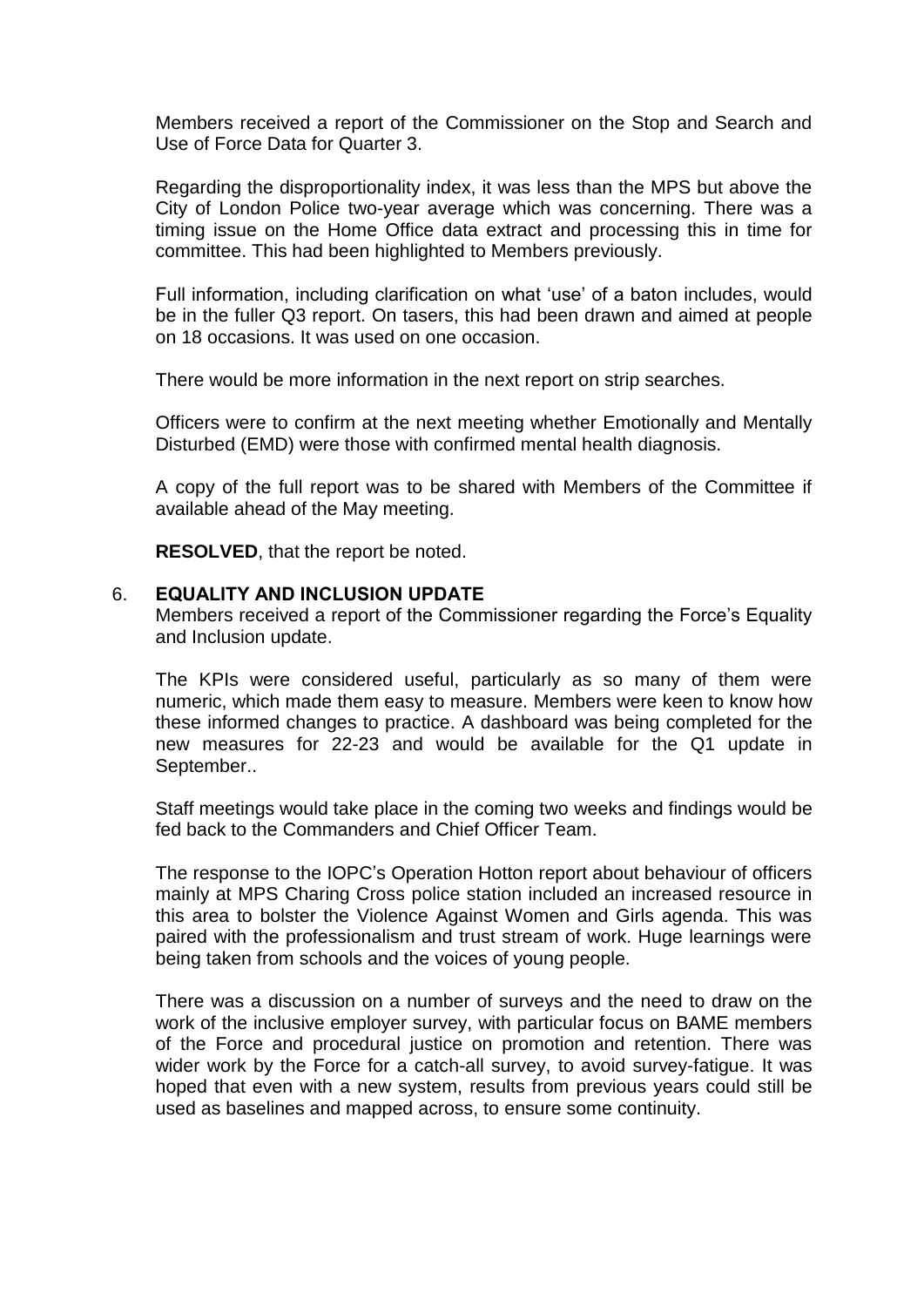Members asked for an update in the next E&I report on the outcomes from the Police Federation Survey referenced by the Commissioner at the February PAB meeting.

**RESOLVED**, that the report be noted.

#### 7. **INTEGRITY AND CODE OF ETHICS UPDATE**

Members received a report of the Commissioner regarding the Integrity and Code of Ethics Update.

Following an investigation of the IOPC, 15 recommendations from the Op Hotton report were made for the MPS. Officers hoped to identify themes and risk, as it was naïve to think that there would not be read-across to COLP. Ultimately this would be brought altogether under the Equality, Diversity and Inclusion Action Plan.

The College of Policing was looking at cultural change across the Police Service, which would be considered in parallel to the IOPC recommendations.

It was thought that the integrity dashboard, currently attached as a non-public appendix, should be suitably redacted so it could be discussed in public session in future.

**RESOLVED**, that the report be noted.

8. **UPDATE ON VIOLENCE AGAINST WOMEN AND GIRLS (VAWG) ACTIVITY** Members received a report of the Commissioner regarding the Force's activity to address Violence Against Women and Girls.

At one of the Cluster Panels recently it was noted that there had been some experience of Officers using language that seemed to imply that rapes committed by a known person to the victim were somehow less serious than those committed by strangers. This was obviously not the case. It was a sensitive and delicate issue and it was recognised that members of staff were to refreshed in use of language in this area and would also be part of new recruit training. Standards were clear and anything beneath this is not tolerated.

Thought was being given as to how good news might be shared.

A culture of partnering with other forces had started and peer review in this area would take place.

Extra funding (locally, regionally and nationally) had been made available for safer spaces, which fed directly into the work on VAWG.

All forces were driving work to improve the service experienced by victims and were bringing in expert partners to assist with a delivery plan. There was a need to manage trauma whilst gaining and keeping the trust of victims.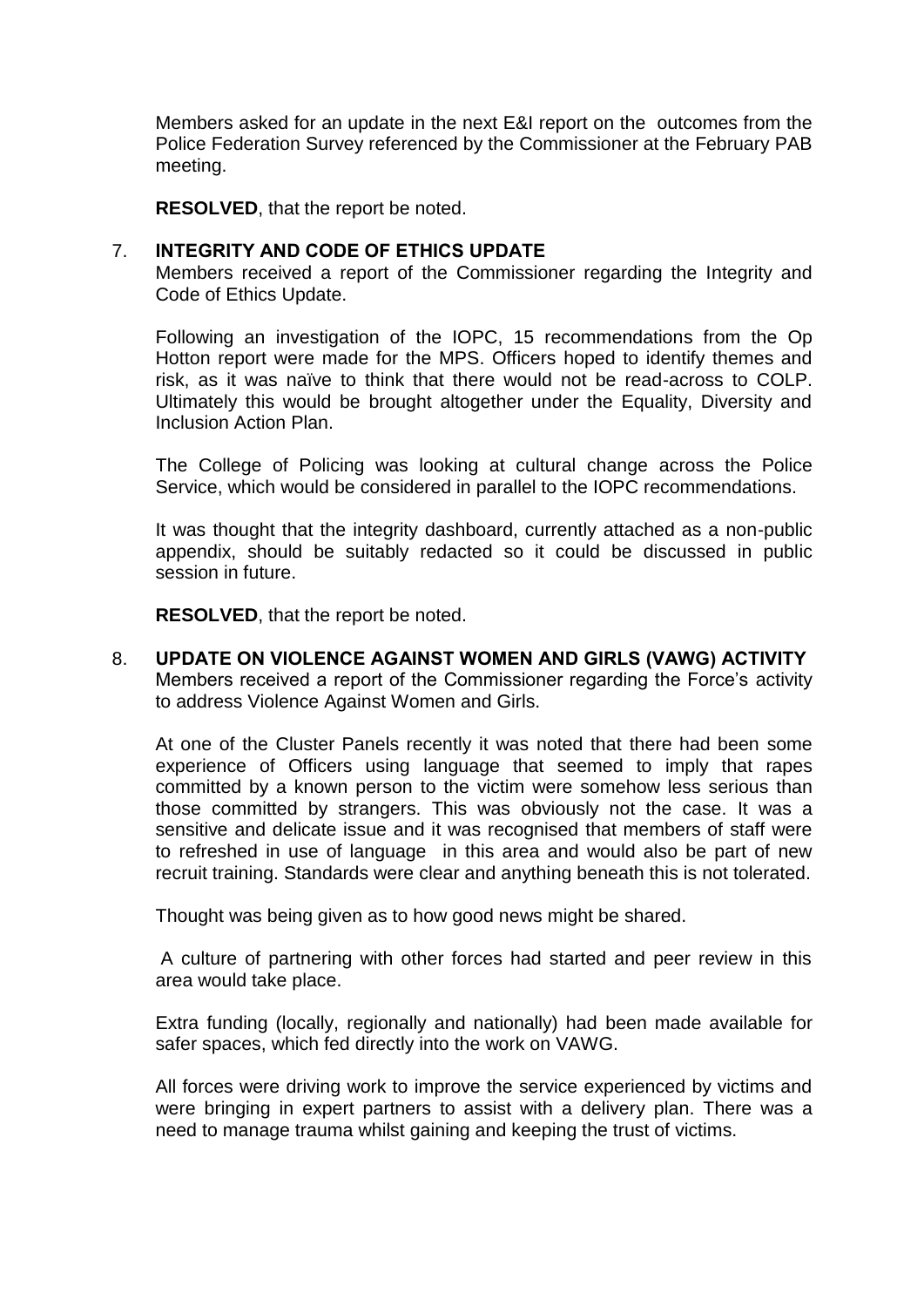A question was raised about minority ethnic groups and whether individuals from these groups (some of whom may not have English as a first language), could be provided with additional support in coming forward, given the extra challenges they faced in doing so. In short, the Commissioner agreed that there was more to be done on demographics to identify a problem profile and the support to be given.

It was suggested that a Banter Policy be considered along with the existing policy on Bullying, so that a framework might be implemented around which people could challenge behaviour.

**RESOLVED**, that the report be noted.

9. **ACTION FRAUD STATISTICS- QUARTER 3- 1ST OCTOBER 2021- 31ST DECEMBER 2021**

Members received a report of the Commissioner regarding the Action Fraud statistics for Quarter 3.

It was suggested that the written responses be improved so that they read less like a Police Report.

**RESOLVED**, that the report be noted.

10. **QUESTIONS ON MATTERS RELATING TO THE WORK OF THE COMMITTEE**

There were no questions.

11. **ANY OTHER BUSINESS THAT THE CHAIR CONSIDERS URGENT** There was no other business.

## 12. **EXCLUSION OF THE PUBLIC**

**RESOLVED**, that under Section 100 (A) of the Local Government Act 1972, the public be excluded from the meeting for the following items of business on the grounds they involve the likely disclosure of exempt information as defined in Part I of Schedule 12A of the Local Government Act.

#### 13. **NON-PUBLIC MINUTES**

**RESOLVED**, that the non-public minutes of the meeting held on 5 November 2021, be approved as an accurate record.

#### 14. **NON-PUBLIC REFERENCES**

Members received a report of the Town Clerk and Commissioner regarding the Committee's non-public outstanding references.

15. **NON PUBLIC APPENDIX TO ITEM 7 (INTEGRITY AND CODE OF ETHICS UPDATE) - INTEGRITY DASHBOARD - FEBRUARY 2022**

Members received a non-public appendix to item 7, the Integrity and Code of Ethics Update.